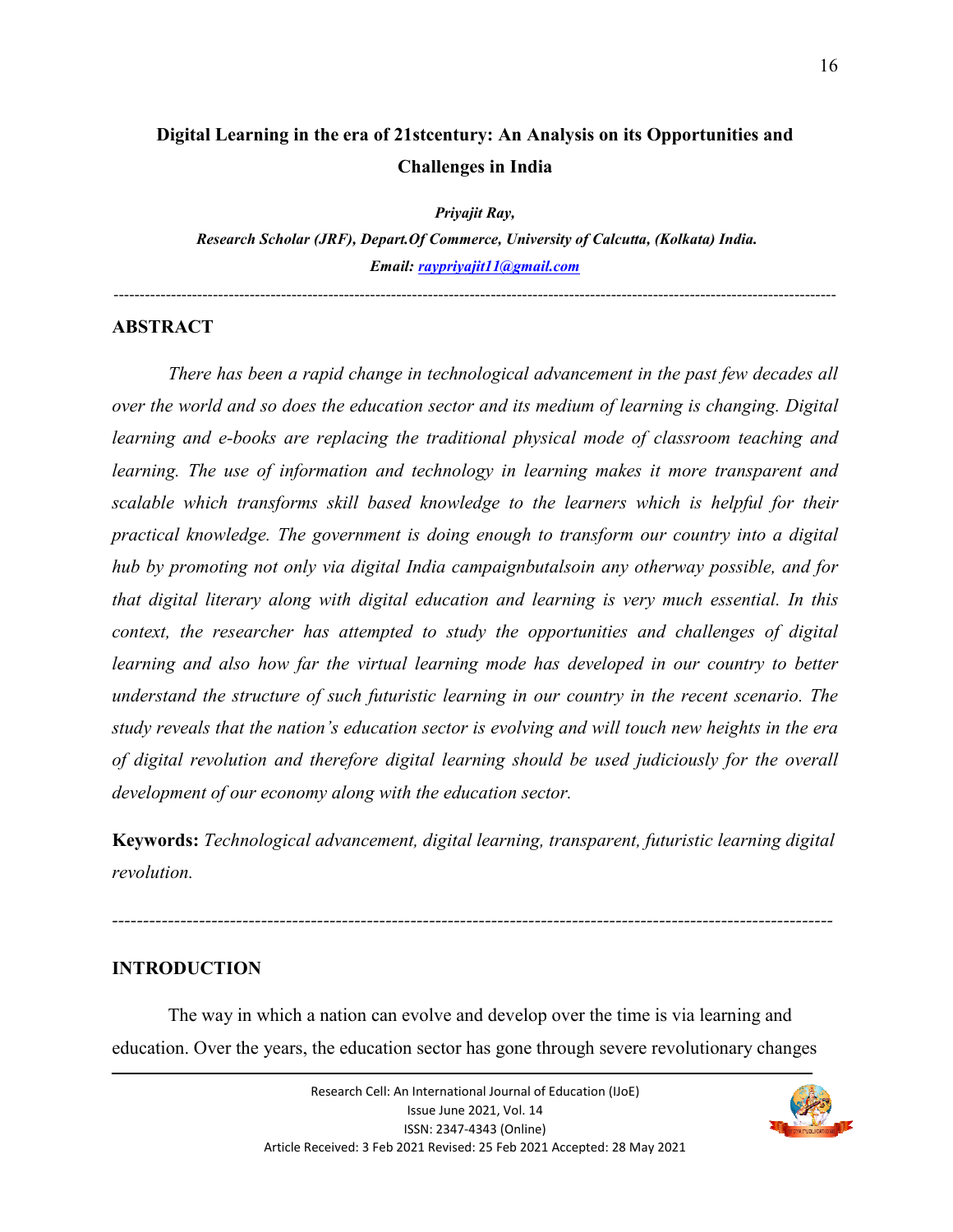and learning has changed a lotand for that the government has also played its part. If we look at the  $20<sup>th</sup>$  century, teaching and learning was emphasized on conformity and compliance rather than creativity but now it is bit different mainly because of the development of Information and Communication Technology (ICT) over the years. The  $21<sup>st</sup>$  century is the stage of fourth industrial revolution stage of the era of digital revolution which has undergone revolutionary changes from businesses to industries and every sector where the education sector is not left behind. The technological advancement is not restricted to only few sectors but it has affected life of every individual in every way possible and the teaching and learning too cannot remain immune from the technological advancement. The advancement of Massive Open Online Courses (MOOCs) for the digital learners has also made significant changes in the use of technological innovation in online education, and digital learning which has not only increased the scope of learning among the young aspirants but has also lead our country towards digital India.

 In today's generation, teaching and learning is no longer restricted to traditional classroom in an university, college or school but now it be accessed anytime and anywhere in the world via digital tools just because of the development in information and technology. As because of the development in technology, the traditional mode of chalkboard teaching is getting replaced by the online whiteboard mode, and the printed books are being replaced by the ebooks. There is no face to face interaction in a digital mode of learning which is one of its disadvantages but the generation is such that the young aspirants are accepting technology easily. The mode of digital learning has taken the teaching and learning process into a new zone and with the globalization in technology, the education sector will undergo tremendous in near future. Learning with the help of technological tools is considered as one of the most promising development in education but the futuristic education will tell how far the sector has evolved for the overall development of the society. Learning in digital mode has got its advantages and opportunities for the teachers, educators and the learners but the drawbacks and challenges also come as a force. The analysis of the opportunities and challenges in digital learning will help the educationist to understand the trends in pedagogy of education and will also help to analyze the

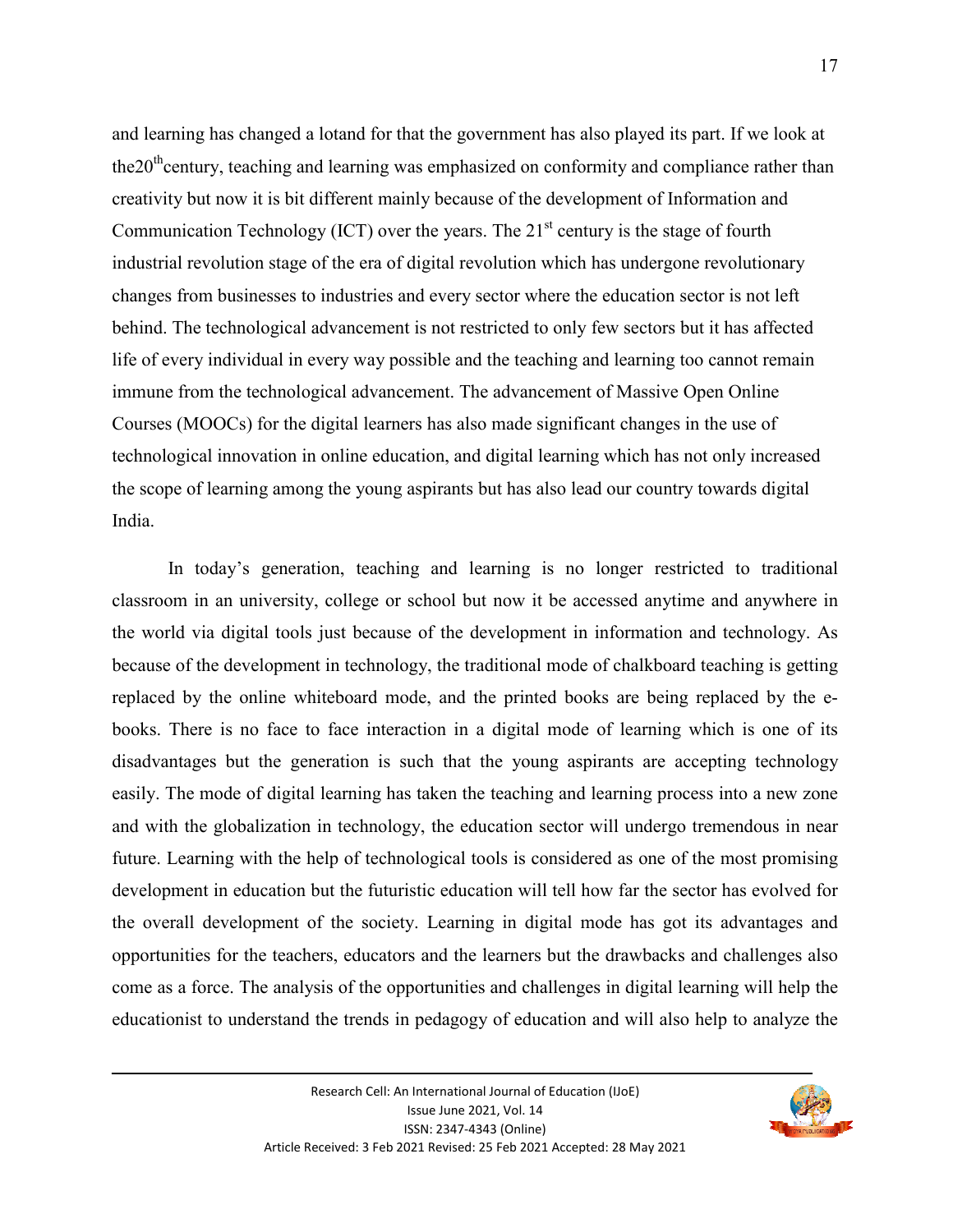quality in the teaching and learning process for the better benefit of the learners and the education sector as a whole.

### **REVIEW OF LITERATURE**

The researcher has gone through some of the notable existing literature review in the concerned area for the identification of the research gap.

Dutta, I. (2016) identified that the higher education of our country is plagued with several definitechallenges like the poor infrastructure asking with the poor quality of teachers, poor libraries, and poor educational materials and resources. The study reveals that the ministry of higher education and the government of India are doing their best to come up with various policy and schemes for the overall development of the higher education but still much work is needed to be done for the benefit of the learners.

Fleck, J. (2012) studied the development and nature ofblended learning in our economy and it was found that such type of learning will become more prevalent in near future and the face to face mode of teaching and learning will be replaced by the online mode of education. The researcher also found that the web based learning materials and resources will replace the traditional printed library books and resources.

Pattnayak, J., &Pattnaik, S. (2020) elaborated about the scope of digital learning and how it can boost up the economy in a smart way. The researchers studied thate-learning must be embedded in knowledge management and its environment to adopt the framework of digital learning in every sphere of the country. Further the paper says that to become smart or digital India; digital learning along with digital knowledge in a digital environment is very much needed in this era.

Rajesh, M., Nair, S. P., &JalajaKumari, V. T. (2018) focused on the open and digital education system in our economy and found that such type of education system and its infrastructure is bursting which ispossibly due to the bourgeoning pressure of demands onit. The study further found that the slow assimilation of information and communication technology create too much pressure on the open education but the substantial internet penetration in India will definitely

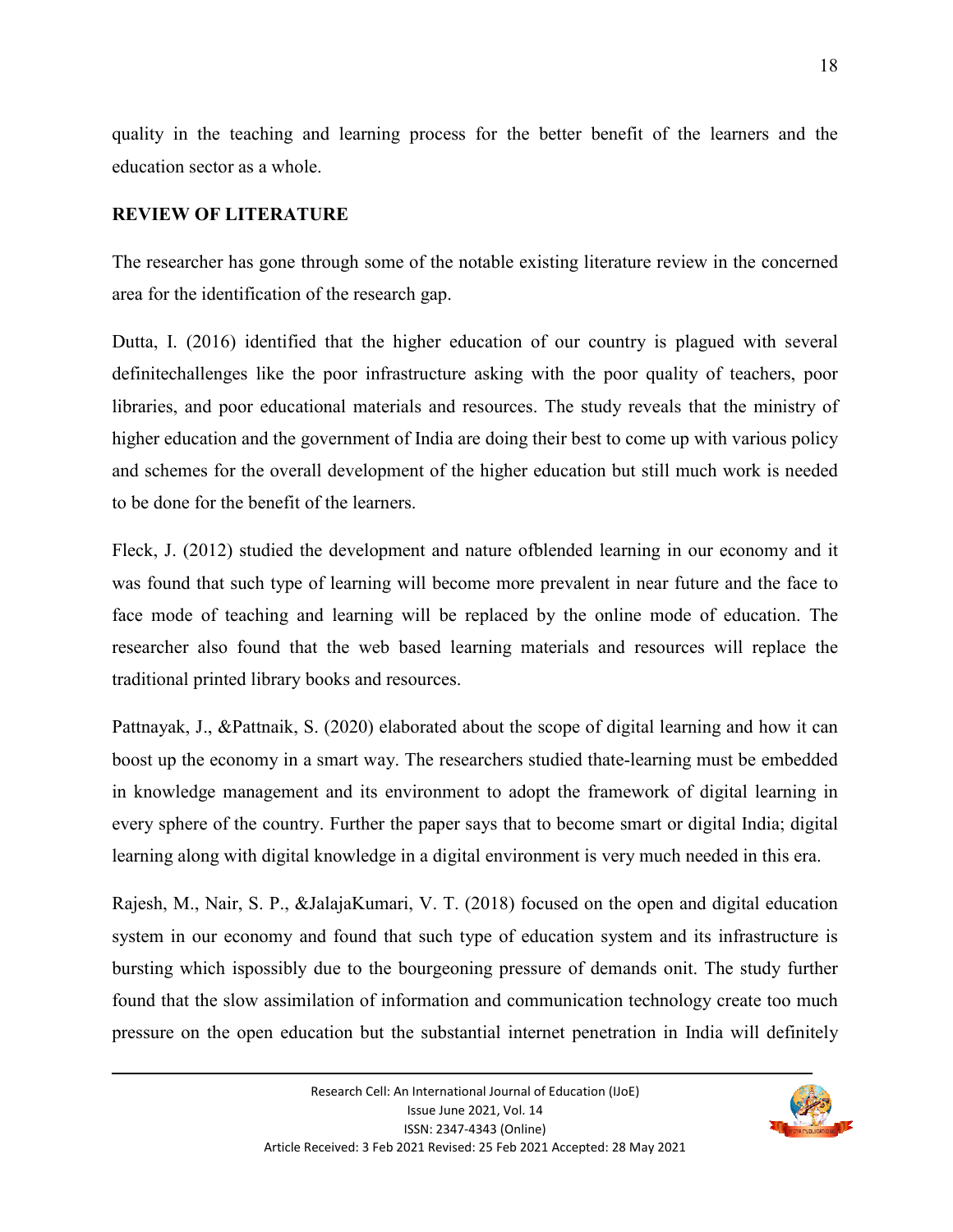give an upper hand to affect the technology driven growth in high quality education in our economy.

### **RESEARCH GAP**

 The research gap is observed based on the extensive review of literature stated above. The researcher has found that there are minimal such research workundertakenin the field of digital learning, that is not enoughforgaining an in depth knowledge and its view regarding the opportunities and challenges of such education in near future for the learnersand how far it will change the dynamics of the education sector and will have a definite impact on our economy. It was considered as a major research gap by the researcher and also has a social significance based on the future learners in the economy. Therefore, the researcher choose to fill up the research gap by conducting a analytical, explorative and descriptive research study by fulfilling the concerned research objectives as mentioned below.

#### **RESEARCH OBJECTIVES**

Based on the above stated research gap, the researcher has identified the following research objectives to be achieved through this study by fulfilling the research gap.

- 1. To identify the opportunities of digital learning in the current era for the overall development of the learners in our economy.
- 2. To identify the challenges of digital learning in the current era for the overall development of the learners in our economy.
- 3. To know the role of the policy makers and educationist for the development of the education sector in the current and coming scenario.

#### **RESEARCH QUESTIONS**

Based on the above stated research objectives, the following research questions have been extracted by the researcher.

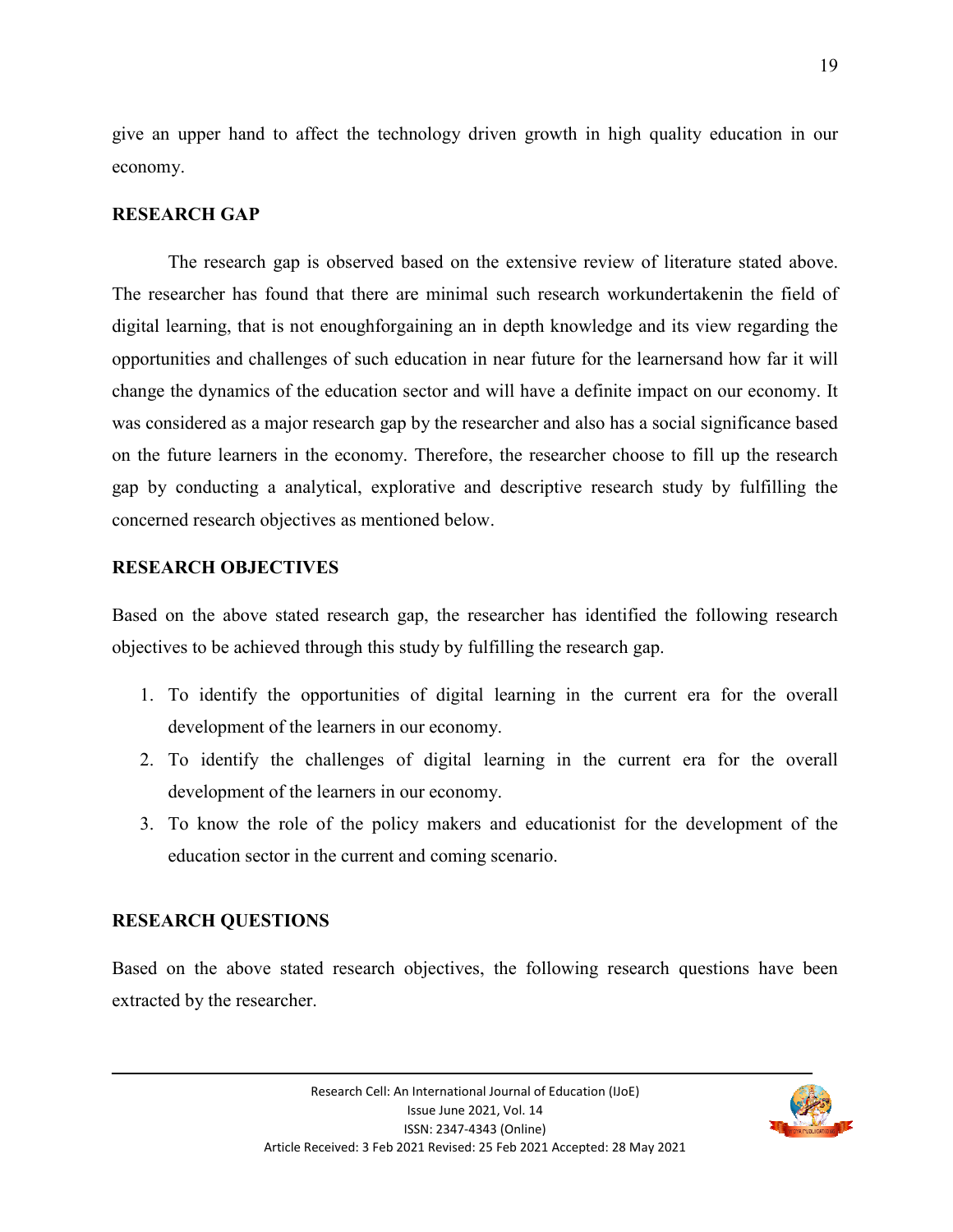- 1. Does there are opportunities of digital learning in the era of  $21<sup>st</sup>$  century for the overall development of learners in the economy?
- 2. Does there are challenges of digital learning in the era of  $21<sup>st</sup>$  century for the overall development of learners in the economy?
- 3. Does the policy makers and educationist play a crucial role for the development of current and futuristic education sector in our economy?

### **RESEARCH METHODOLOGY**

The study is based on secondary sources of information and it is descriptive and explorative in nature.Thesecondary sources of available information was collected from various news reports, working papers, published information and research works. Information from various websites have also been conducted to fulfill the above mentioned research objectives and to answer the research questions which will give the educationist and the learners a better prospect about its futuristic learning outcomes. The relevant information regarding the study was collected at first by the researcher and then the available information was analyzed clearly and conceptually to come at a conclusion about the opportunities and challenges of digital learning in the current scenario and how the policy makers are going to play a crucial role for the educational institutions of the country. Based on the conclusion, several recommendations was also put forwarded by the researcher which aims to develop the educational sector of our country and the overall growth and development in process.

### **ANALYSIS**

Digital learning is one of the bases of learning with the help of technology. Currently, at the age of digital revolution students are getting access to such modern generation equipment in learning which is ultimately helping them in their studies and will be helpful in future. The technological advancements that take place in years is no longer restricted to few of the selected business entities or research bodies but it has lead its way out towards educational institutions. Everything we use today is based on technology and the development in technology especially in a few decades has been unthinkable. The education institutions are too dependent on technology in

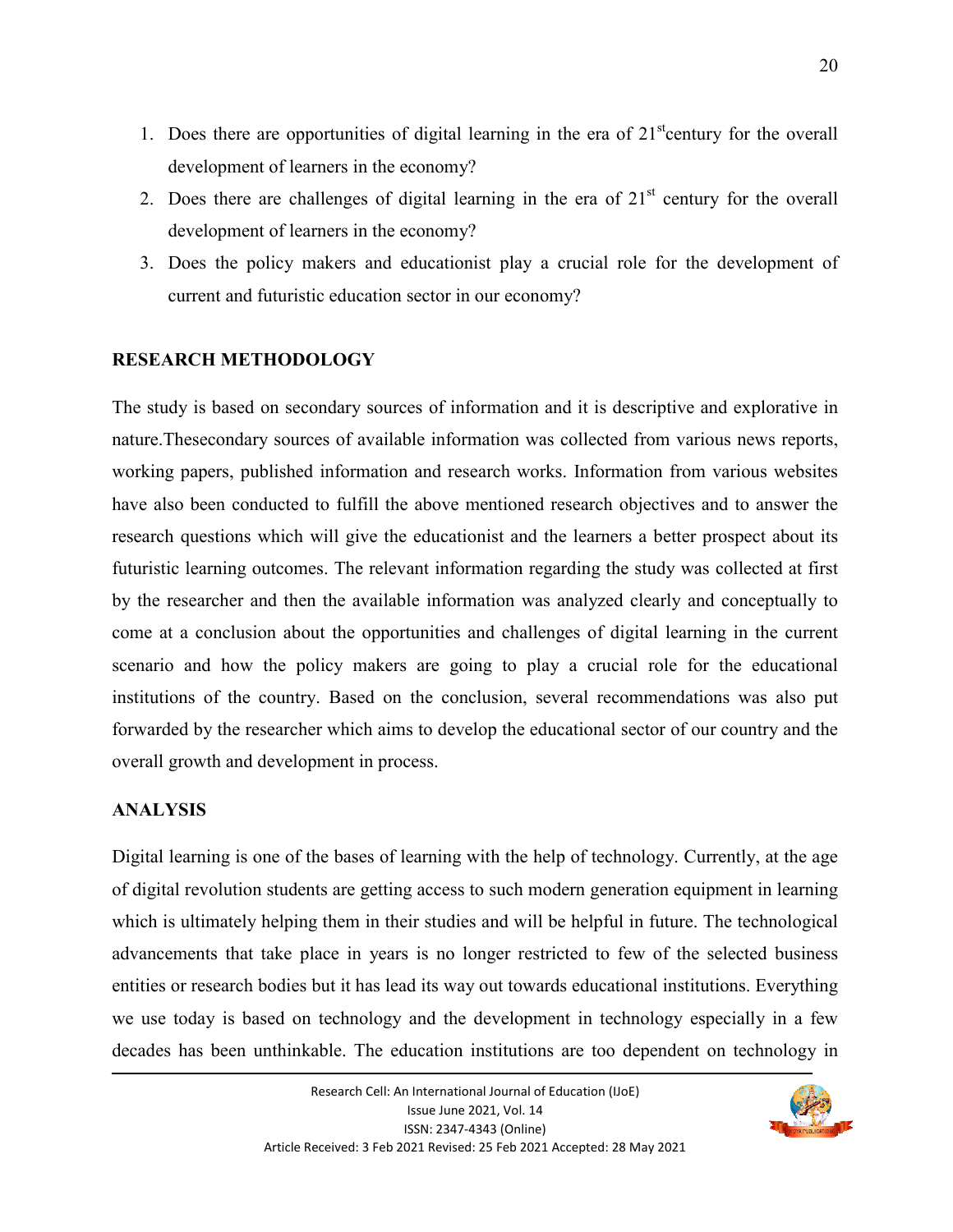current times and it is estimated to develop in the coming future as well which will make digital learning popularly acceptable among all the learner centric young generations. The enhancement of learning should be continued be it in any medium or platform, be it digitally or physically. The education sector has changed a lot in the  $21<sup>st</sup>$ century and the potential opportunities of learning in digital mode are as follows:

- The use of information and technology in learning will enhance the teaching and learning experience both for the teacher and students and it will enrich the experience in learning in a new way. The new way of learning via digital mode may be found interesting by the young learners to learn and gain knowledge.
- Digital learning is accessible anytime, anywhere and anyplace possible which saves the potential time of the learners. Learning can be accessed suitably at a time when the learners want to learn and gain knowledge accordingly.
- The introduction of internet and World Wide Web paved the way to record video lectures and upload it in digital mode which can be streamed and accessible in need anytime and anywhere. It reduces the constraints of the disadvantaged poor students since the same digital resources is available for all the students be it rich or poor and it is justified equally to everyone while learning.
- Digital learning improves and enhances students and parental engagement while learning which enhances teacher's compliance with the parents and that will ultimately lead towards behavioral changes and involvement in learning among the educators.
- The evolution of technology and digital learning has made the students tech savvy from their early childhood age which will make them effective in technology and will improve their early learning skills and literacy especially in information in technology. Early learning is very much needed among the young aspirants and the modern day digital learning aided with technology can be effective among the young learners.
- Digital learning provides an innovation enriched course and curriculum that will provide an enhanced learning opportunity among the learners whichalso mitigates inequality

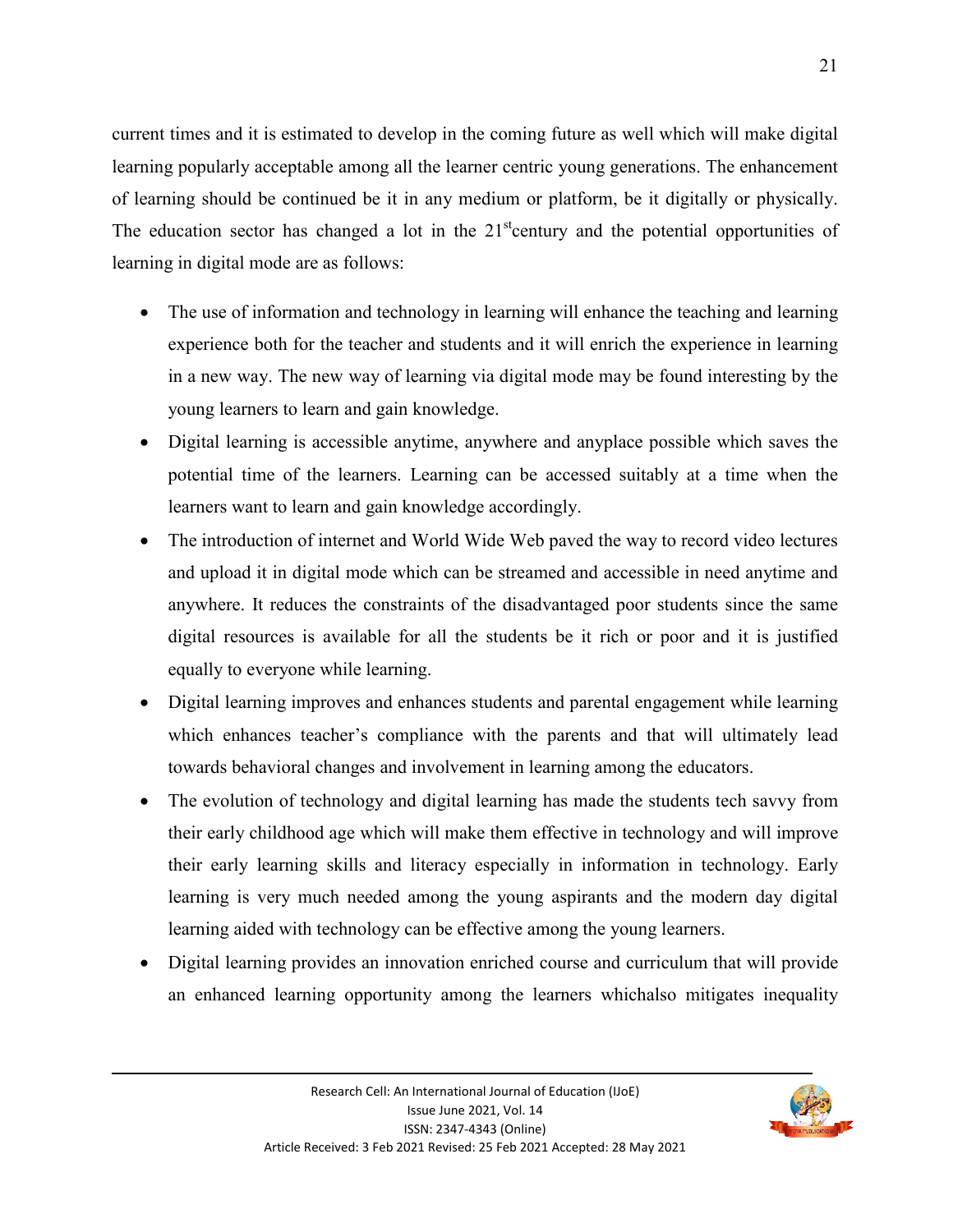among the learners and it give access to materials to such undeserved learners who otherwise may not have access to learning.

- The technology aided digital learning could possiblyenable teachers to better reach thelearners especiallythose who are poor and weaker in academic performances. Advancement in technology and artificial intelligence helps the teachers to identify where the weaknesses of the students are and how the performance of the students can be improved.
- Digital learning helps to personalize learning in an effective and efficient way where the teachers can target the category of students that they want to teach and send efficient materials. Digital equipment and tools improves the presentation skills of the students whichthereby help in brainstorming, innovation and research.

Digital learning provides universal access to quality and innovative learning in the sphere of education. In the era of technological innovation, digital learning is essential for the future and for the betterment of the educational structure of our economy. With the advent of 5G technology in our country we can also assume that such learning will be accessible at the next level by our learners. Despite its opportunities and strengths, digital learning does have some challenges and limitations, which are elaborated as follows:

- Teachers and students needs to be digitally knowledgeable to work effectively and efficiently in an virtual learning environment. The teachers need to be accustomed with the internet along with the technological tools while teaching which is one of the major challenges in digital learning, and it is especially for the teachers.
- Digital learning keeps the time management among the students pretty well since they can learn whenever they want to but such type of learning can take off the speed of learning as they may think they are relaxant to study and learn whenever they want to but they actually may get delayed in that process.
- Lack of teacher and student face to face interaction is one of the major problems of digital learning where there is no physical connection among them and the teacher is unable to connect with each student is a major drawback of virtual classes. There is

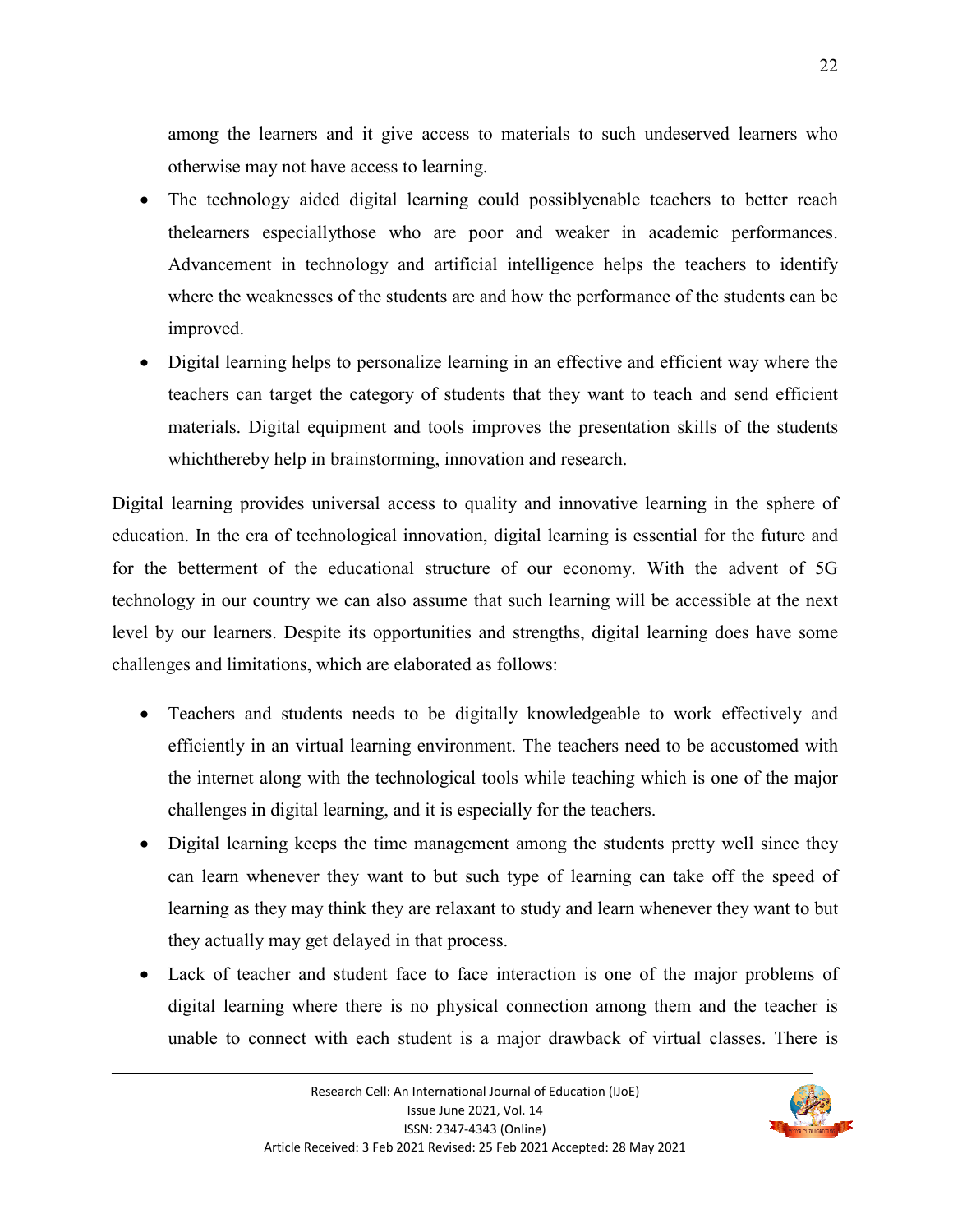hardly any room for discussion and that real time learning experience is missing in digital learning.

- Digital literacy is very much needed in a virtual learning environment, but the challenge is that digitally challenged individuals including teachers and students who have lack of accessibility to digitalmedium andtoolsmay face the problem while learning digitally.
- In digital learning, there is no teacher or even parents to look after the student's behavior while learning in such an environment. The learners may even skip classes or not concentrate on their learning which was not possible in physical mode of classroom.
- The life cycle of the digital medium and tool is short for the learners which help in preparation for a short span of time and it is also not suitable for practical learning. Since real time experience is missing in digital learning, practical classes are not compatible in such learning.
- Measurement of output of the learners is difficult in digital learning rather than the physical classroom. Direct face to face interaction is the key to fulfill the gap between teachers and the students while learning which is missing in digital learning and it is the major setback compared to physical mode of learning.
- Another challenge of digital learning is that all the students do not have access to proper technology and digital tools. Technology is taking the level of education to further heights but there are lots of poor and disadvantaged group of students who are not capable of learning in a digital mode of education.

To make everyone under the folds of digital learning is moving one step forward towards digital revolution. There are challenges as well as opportunities of digital learning but such learning is the need of the next generation where technological advancement is changing rapidly. The policy makers and the government is also doing their part to make digital learning accessible and affordable to all learners. Therefore, we shall discuss some of the leading digital learning platforms designed by the government:

 **SWAYAM:** SWAYAM is the acronym for Study Webs of Active-Learning for Young Aspiring Minds, which is a Massive Open Online Course (MOOC) platform. The essence

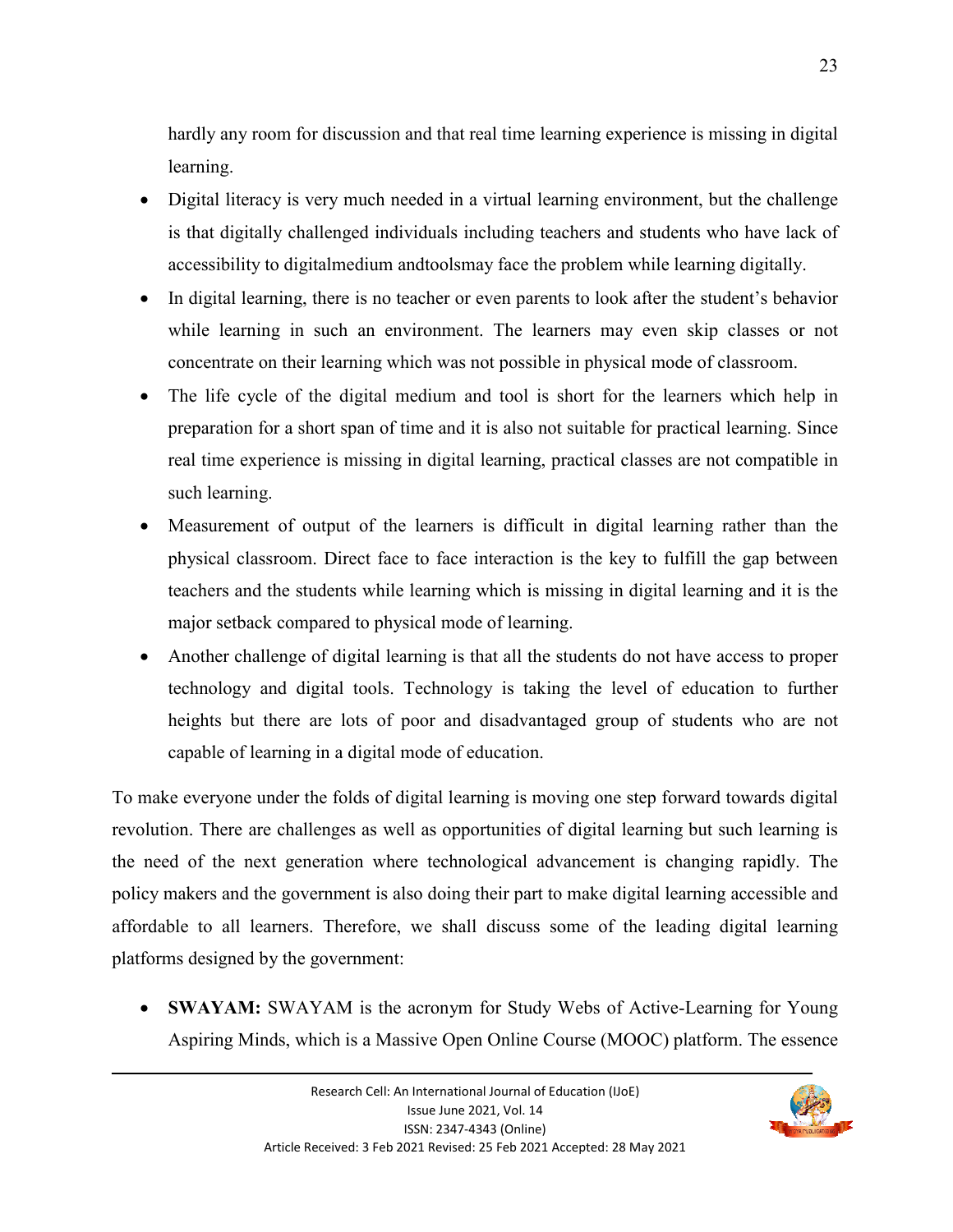of digital learning is delivered by MOOC at the currentsituation and SWAYAM is one of those. SWAYAM provides good learning materials which can be accessed freely by the learners, and it is especially forthe weaker and marginalized students. Its portal is designed by NPTEL and MHRD and it is for students from class IX to master's level.

- **DIKSHA:**Digital Infrastructure for School Education which we call it as DIKSHA is a digital platform which provides learning materials related to the school curriculum. It provides disruptive technologies through next generation technological advancements. It also got a application which can be accessed for better learning where students along with the teachers can make their lesson plans accordingly.
- **NROER:**National Repository of Open Educational Resources (NROER) is an open access learning platform where learners can get free materials including e-courses and elibraries. It is created by Central Institute of Educational Technology (CIET) and NCERT which also provides events related to digital and resources are also provided in regional languages for the benefit of the learners.
- **E-Pathshalaande-PG Pathshala:**e-Pathshala is a digital learning platform specifically designed for school students from class I to XII which is launched under the initiative of NCERT whereas e-PG Pathshala is accessible for the postgraduate students where they get high quality materials and it was started by UGC and the Ministry of Education under National Mission on Education through ICT (NME-ICT).
- **NDLI:**NDLI is termed as National Digital Library of India which provides resources from school to master students in 70 different Indian languages. Various types of learning materials are available herewhich are beneficial for every type of learners. It is developed with the help of NME-ICT by the Ministry of Education to take digital learning into the next level.
- **SwayamPrabha:** It is also developed by the Ministry of Education which provides 34 DTH channels that telecast high quality educational purposeful programmes for the learners across our Nation. It is maintained by INFLIBNET which can be accessed anytime and the content is of 4 hours duration which is repeated 5 times a day. It is

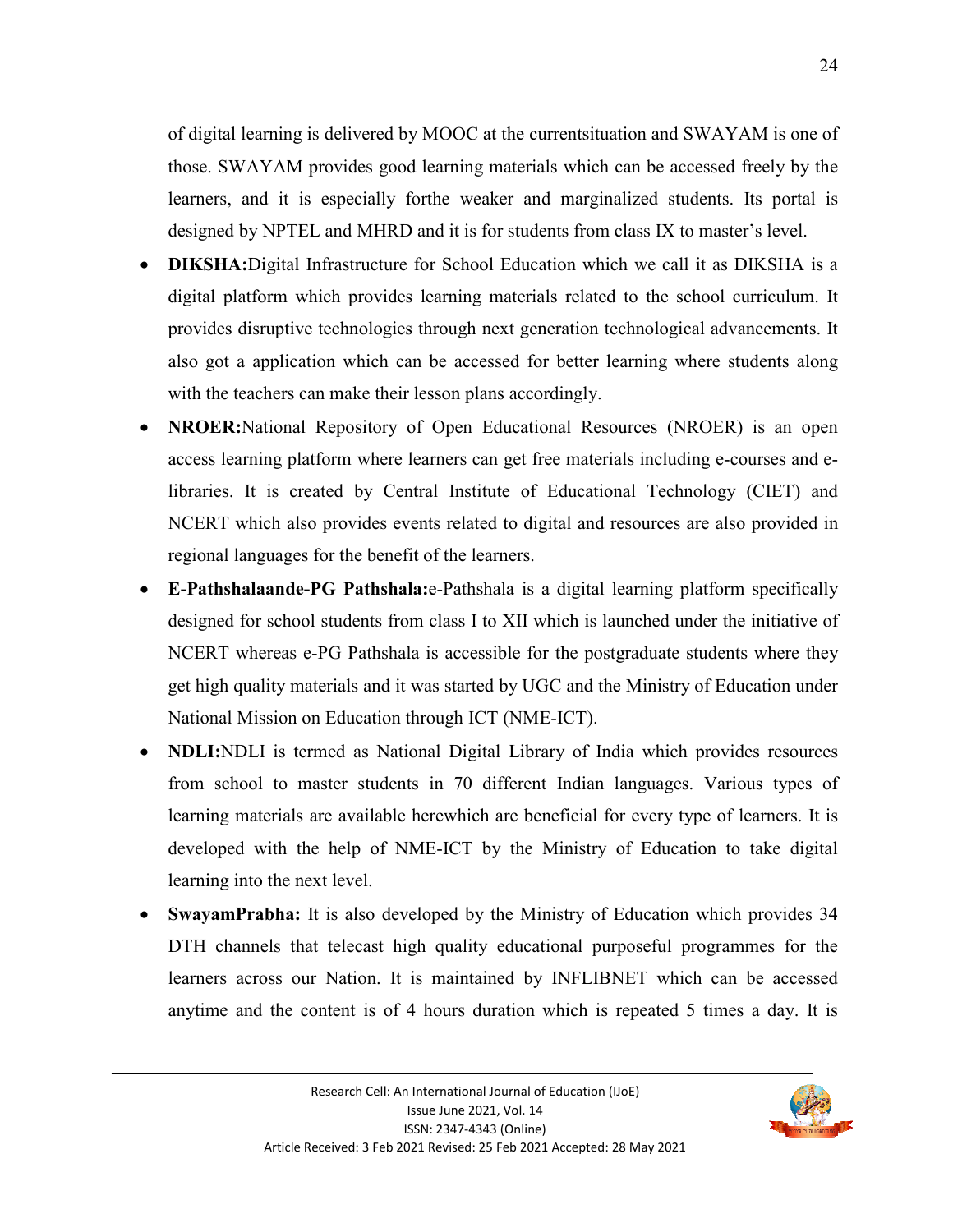mainly designed for classes IX to XII but it is also beneficial for higher educationist and for those who are preparing for competitive examinations.

- **NPTEL:**NationalProgramme on Technology Enhanced Learning (NPTEL) isaninitiative taken by the Institute of Bangalore, Science, and 7 other IIT institutes namely Delhi, Bombay, Kharagpur, Kanpur, Guwahati, Madras andRoorkee to offer various free of costcourses digitally related to science, social science, engineering and humanities. It is funded by the Ministry of Education and the Government of India.
- **E-ShodhSindhu:** It is basically a digital library which is also created by the Government of India and the Ministry of Education. E-ShodhSindhu is maintained by INFLIBNET which provide resources electronically specially for the learners who are in higher studies.

### **FINDINGS AND CONCLUSIONS**

From the above analysis it was found that for effective implementation of digital learning in our country, it have to go through some challenges and limitations though digital learning have its own opportunities.As there is technological advancement and digital revolution taking place, there are several opportunities of digital learning in our economy. Digital learning is the gateway through which we can achieve digital India and it can be a reality that will transform our country into a global leader digitally. The opportunities of technological innovation and development can be judiciously utilized for learning digitally which will indeed move a one step forward towards digital India campaign. The policy makers and the government is doing their part to promote digital learning but we all as a unit should come together to support such learning so that each and every learner can get access to such learning, which is the future of teaching and learning. Quality education is the key for the growth and development of our economy and if learning via digital mode can reach out to every learner, then it is quite acceptable to adopt such future focused learning for the next generation students. Digital learning gives the scope for learning as per your time and need and it gives the opportunity to pursue your goals at an affordable cost for every learners but it can hardly replace the physical mode of learning where the learning experience was so lively, transparent and tangible. In the modern era of Information and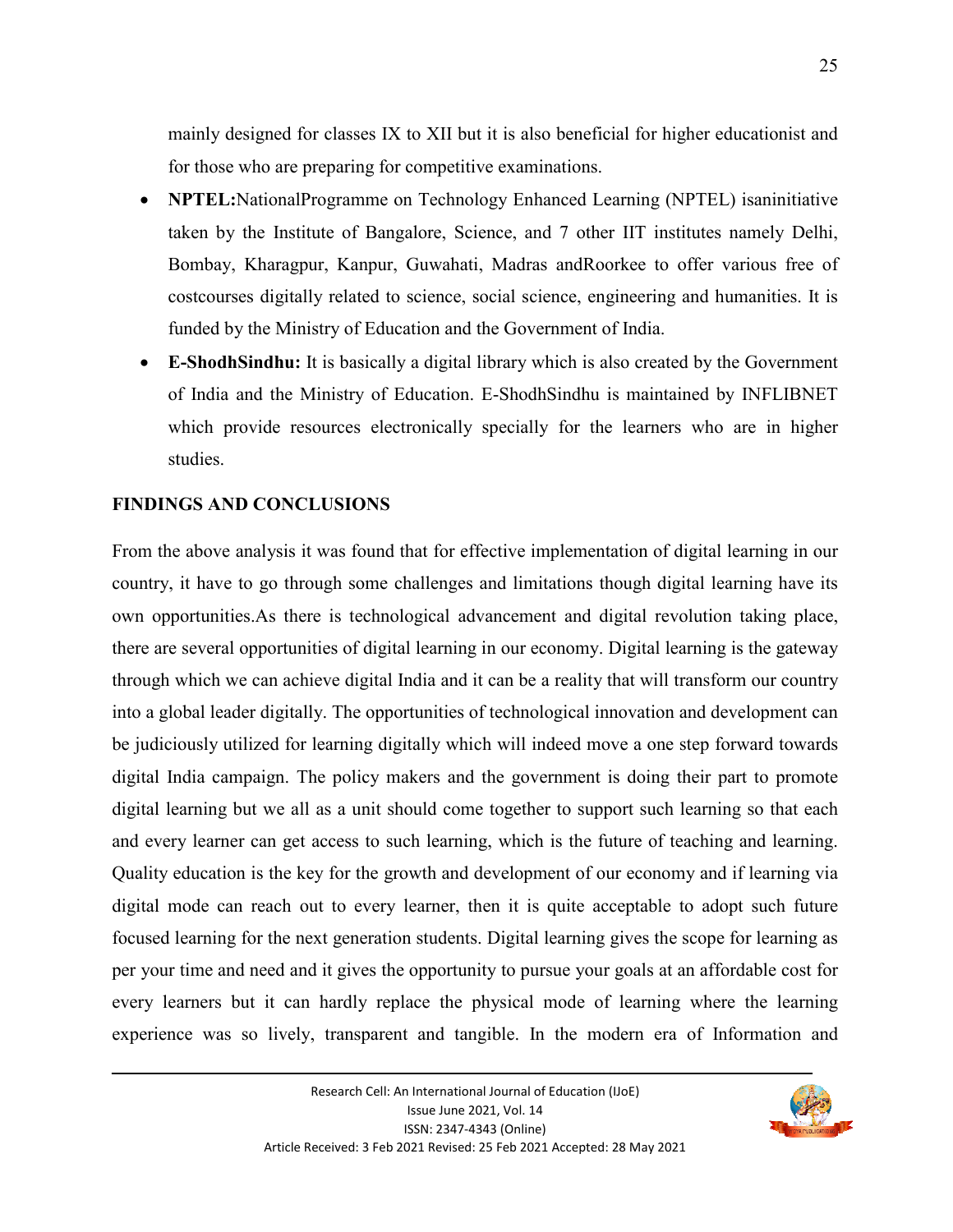Communication Technology (ICT), we shall definitely enrich and complement the experience of learning in digital learning mode and empower it in the fast changing technological driven economy of the  $21<sup>st</sup>$  century.

#### **RECOMMENDATIONS**

Digital learning is the need of the era in the modern generation technology savvy environment. There are several challenges to fully go for digital learning in our country and thus we have to overcome such challenges so that there is free flow of learning in digital mode. The government and the ministry of education along with the policy makers and educationist should take digital learning into new heights so that every learner gets access to such learning. They shall also think about those learners who are considered as the marginalized groups of the society and the slow learners who hardly have any technological and knowledge about technology for accessing online materials. Literacy in technology needs to be improved especially for those who are technically and technologically challenged in the generation of technological advancement. We must develop an environment so that learning can reach out to every student since development in education sector of our nation means development in each and every sphere. Proper and efficient infrastructure should be build to create a learning environment just like the traditional physical classroom where every student can connect with the teacher in a real time mode while learning. Appropriate policies should be adopted by the authorities to better implement the digital learning mode so that the learners shall feel the sense of belongingness and a trusted learning environment where they can learn freely as per their wish and without any barrier.

#### **LIMITATIONS AND FUTURE RESEARCH SCOPE**

The recent study aims to ascertain the opportunities and challenges of digital learning in our country and it will need more time for the learners to ascertain the better impact of such learning in our educational institutions. The scope of the research work is narrow since it is based on only secondary sources of data. Future researchers can also do primary survey based research on the impact of digital learning among the teachers and the students those who have access to digital

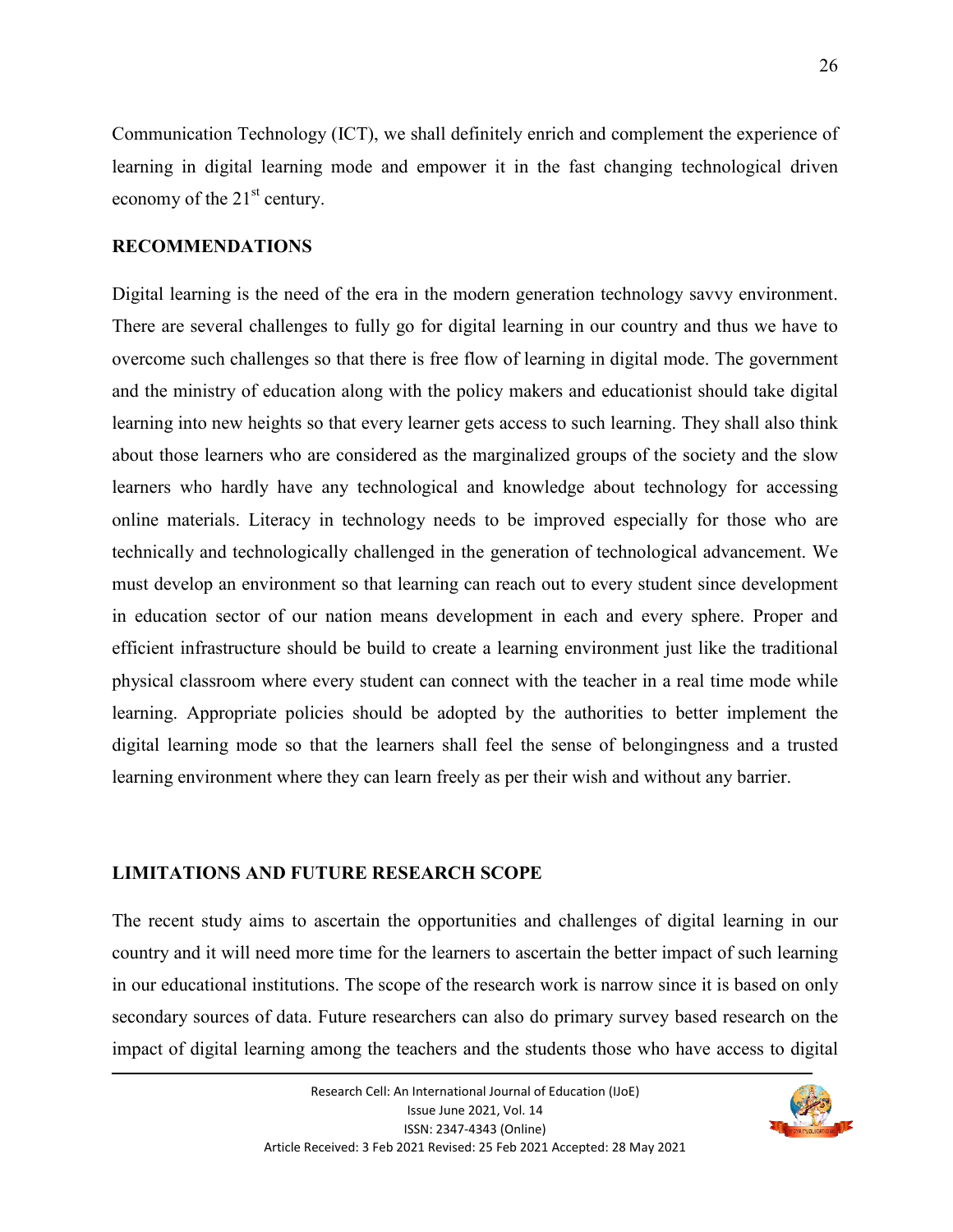learning. More extensive research work can be done by selecting a particular group of educational entities to get a clear understanding of the educational difficulties to have a improvement on it. Primary survey based research can be extended with the help of sophisticated statistical tools by the future researchers to conduct study on empirical analysis.

## **REFERENCES**

### **List of Journals followed**

- Dhanasegaran, G. (2006). Components of the digital learning environment. In *Proceedings of the DRTC conference on ICT for facilitating digital learning environment, Bangalore, India* (pp. 11-13).
- Dutta, I. (2016). Open Educational Resources (OER): Opportunities and challenges for Indian higher education. *Turkish Online Journal of Distance Education*, *17*(2).
- Fleck, J. (2012). Blended learning and learning communities: opportunities and challenges. *Journal of Management Development*.
- Ghosh, S. B., & Kumar Das, A. (2007). Open access and institutional repositories—a developing country perspective: a case study of India. *IFLA journal*, *33*(3), 229-250.
- Malik, R. S. (2018). Educational challenges in 21st century and sustainable development. *Journal of Sustainable Development Education and Research*, *2*(1), 9-20.
- Pattnayak, J., &Pattnaik, S. (2020). Digital Learning: The Booster for Smart India. In *New Paradigm in Decision Science and Management* (pp. 387-397). Springer, Singapore.
- Rajesh, M., Nair, S. P., &JalajaKumari, V. T. (2018). Integrating Digital Learning Management System (LMS) Into Institutional Policies on Open Education in India for the Attainment of Sustainable Development Goals (SDGs). In *Optimizing Open and Distance Learning in Higher Education Institutions* (pp. 292-312). IGI Global.
- SundaraRajan, M. T. (2006). Digital Learning in India: Problems and Prospects. *Digital Learning, Legal Background Paper, Berkman Center for Internet and Society, Harvard Law School*.